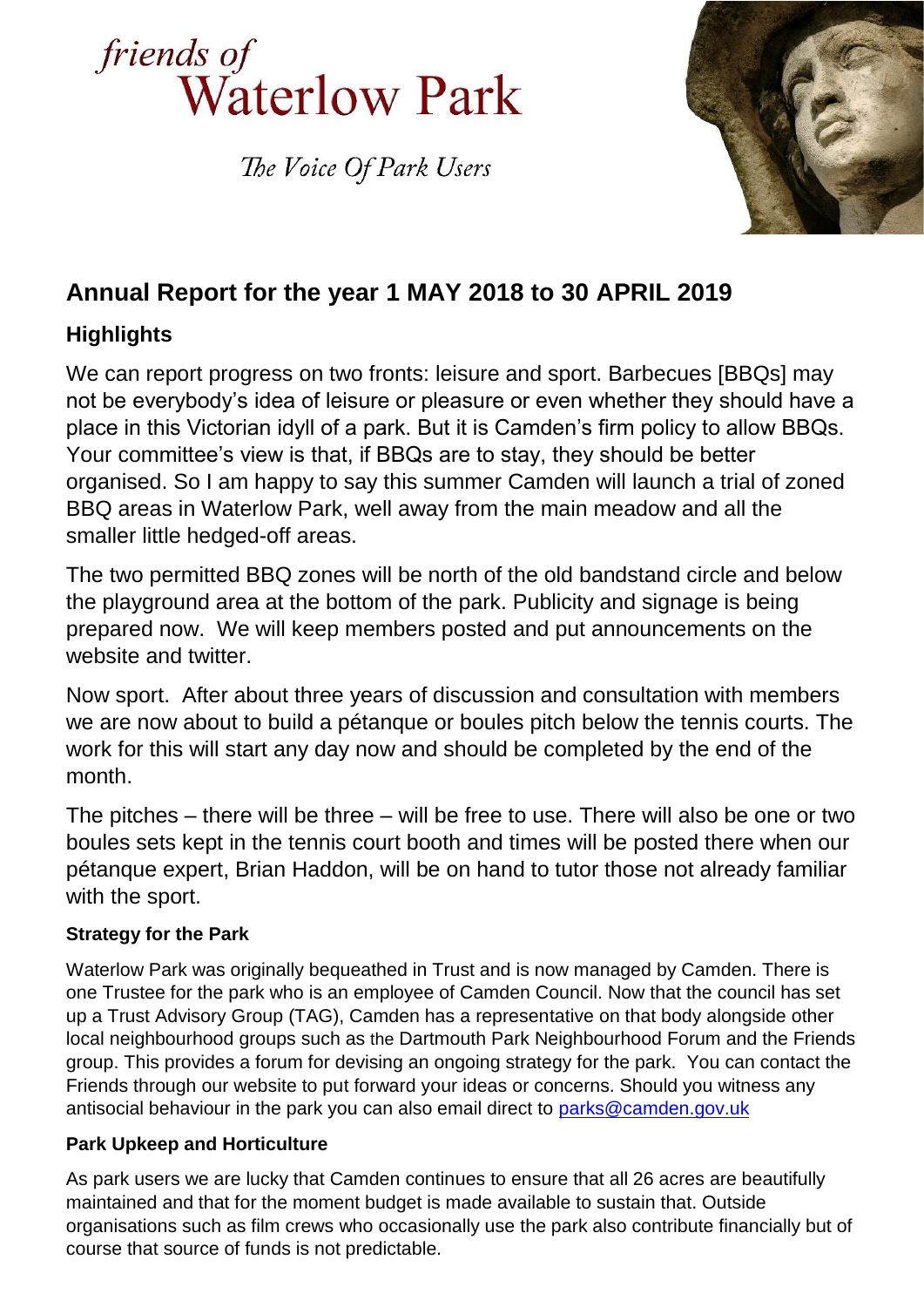We as Friends supplement the efforts of the gardening contractors *idverde* with weekly volunteer planting sessions, often assisted by groups of corporate volunteers. The latter also bring money into the park for plants and projects. This year we have also organised the wildflower planting of the Mound with funds donated by a Highgate resident. A more permanent information plaque will be added this year. April Cameron, deputy chair of the Friends committee, along with Patricia Walby, have produced a detailed report this year on all the horticultural work they have put in hand [attached as an annexe below].

On behalf of the park Camden has obtained a grant to install a new drinking water fountain in the park. We hope to obtain funds to restore the existing two drinking fountains which have fallen into disuse. We also plan to restore the stone eagles on the steps below Lauderdale House and are waiting on a quote for the work.

#### **The Kitchen Garden**

The Kitchen Garden Plot holders now have a Chairperson, Paula Woodman and a Secretary, Jose Nicolson. They have met as a group twice in 2018 and will hold their next AGM in June 2019.

All the plots are occupied by different community groups. There have been one or two problems with produce being taken by visitors and large amounts of cigarette butts left by the benches, but also much lovely feedback from many park goers who appreciate the peacefulness of the space and enjoy chatting to the kitchen gardeners.

#### **The Orchard**

The Orchard didn't fare well in 2018. Two trees were damaged by vandalism. The Tomcot Apricot didn't survive but we managed to bind up the break in the main stem of one of the Cox's Orange Pippins, and it seems to have survived.

In addition, although the Orchard had been designated as a "No BBQ Area", people just removed the sign and continued to barbecue there. This has resulted in some damage to the grass and the accumulation of unsightly waste. We hope that the new zoning rules for BBQs will discourage this anti-social behaviour, but we are not particularly optimistic.

From a fruit harvest point of view, generally the trees produced what you would expect after six seasons. The yield was not unreasonable but none were allowed to achieve their potential. Any fruit that appeared, in particular from the damson and crab apple, was taken weeks before it reached ripeness and thus would have been quite inedible.

We pruned the plum in the summer, to improve its shape and stop branches from crossing over and damaging themselves, and a couple of the apples and pears were reshaped in the dormant season.

We hope for better fortunes this year, although we have always recognised that a Community Orchard will inevitably be subject to the whims of passing strangers.

#### **Local Events and Future Plans**

We are active in the wider community and took part in Lauderdale House's Heritage Day producing 'Bird&Bee' friendly seeds for sale. Climate change and actions we can take to help the environment will be themes for this year's Highgate Festival and the Fair in the Square, both in June.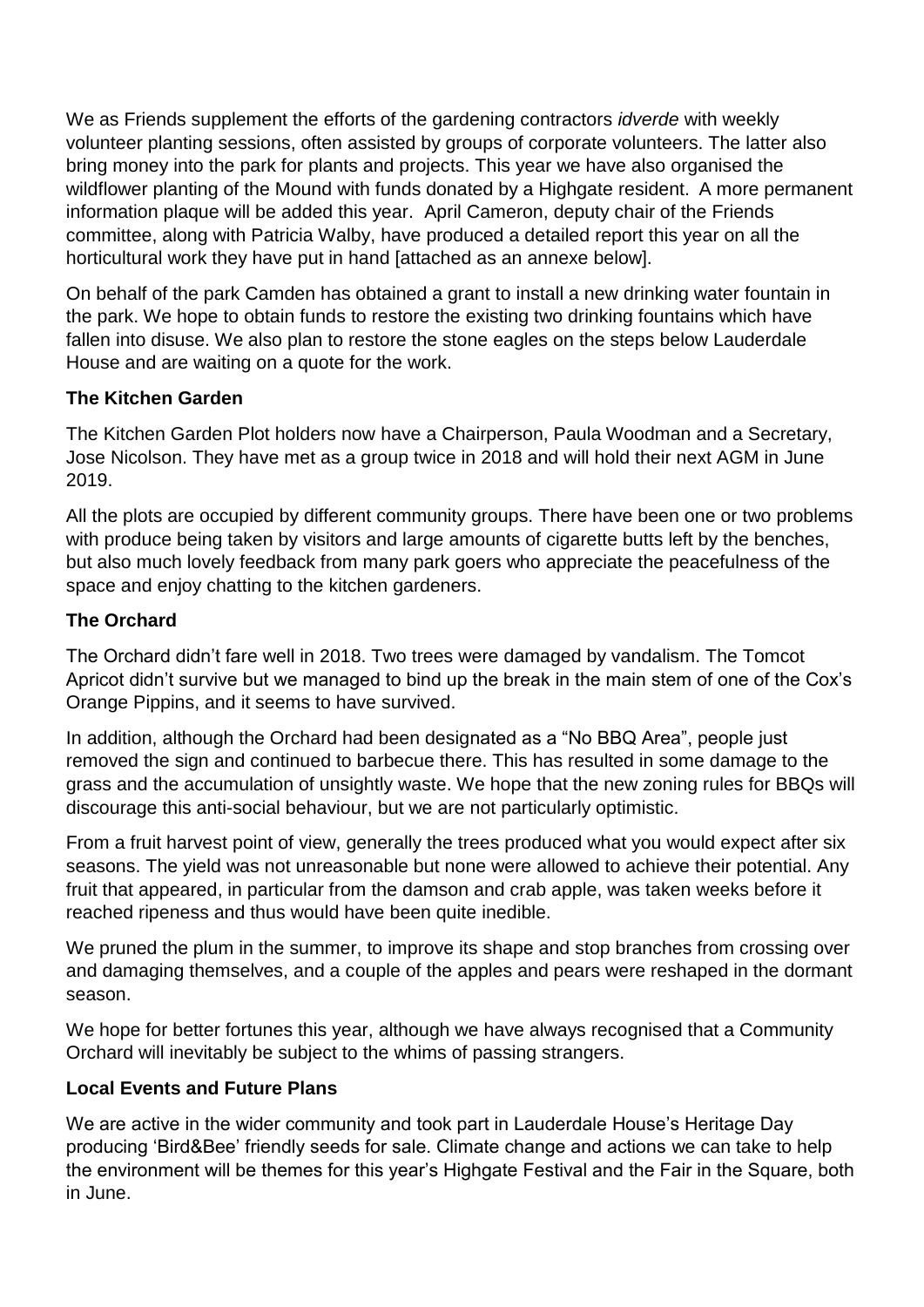We held our popular annual concert last June but this year hope to hold a musical event in September. We also hope to re-introduce our garden visits in the next year, which we know are popular.

We held several fun park and tree trails and scavenger hunts during the school holidays which children particularly enjoy.

By this time next year we will have completed a rather overdue website update which will help park users find information on events and developments in the park.

#### **Membership**

Our membership has held at a steady 130 this year. We have about 80-100 members who renew regularly, and the rest 'churn'. There has been discussion about whether we should increase the subscription or, indeed, whether we should charge at all. With electronic communication the costs are minimal but the subscription provides a useful steady income. We have compromised by holding the subscription at £5 each year but asking those who can afford it to make a donation.

So far this year, just over 60 people have renewed their membership and a few have standing orders that will come in during the course of the year. The Membership Secretary plans a membership drive in June.

#### **Summary**

It was the aim this year to try and bring some long-discussed projects to fruition. We have listened to your views on BBQs and welcome Camden's decision to introduce zones for a trial year. We look forward to opening the pétanque pitches very shortly and continuing to represent your views and interests for another year.

Fiona Murphy Chair, Friends of Waterlow Park 6 May 2019

------------------------------------------------------------------------------------------------